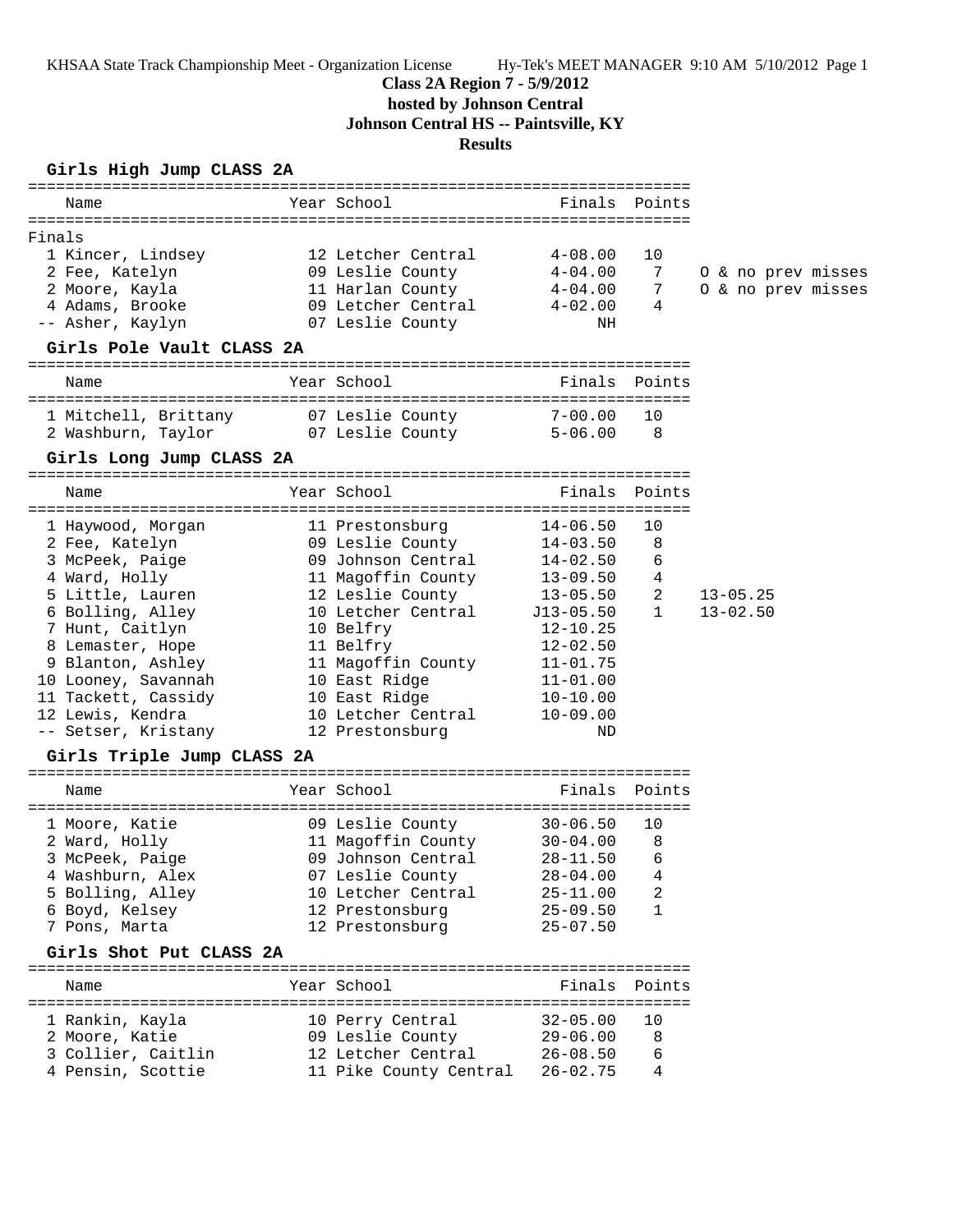KHSAA State Track Championship Meet - Organization License Hy-Tek's MEET MANAGER 9:10 AM 5/10/2012 Page 2

**Class 2A Region 7 - 5/9/2012**

**hosted by Johnson Central**

**Johnson Central HS -- Paintsville, KY**

### **Results**

#### **....Girls Shot Put CLASS 2A**

| 5 Patterson, Briana  | 11 Johnson Central | $23 - 04.00$ | 2 |
|----------------------|--------------------|--------------|---|
| 6 Collier, Kaitlyn   | 12 Letcher Central | $23 - 03.50$ |   |
| 7 Owens, Alisha      | 10 Prestonsburg    | $22 - 07.50$ |   |
| 8 Moreland, Makaylay | 10 Powell County   | $21 - 08.00$ |   |
| 9 Mosley, Joyce      | 12 Leslie County   | $21 - 02.75$ |   |
| 10 Reed, Abby        | 09 Powell County   | $18 - 07.50$ |   |
| 11 Blackburn, Shelby | 11 Prestonsburg    | $18 - 01.00$ |   |
| -- Chance, Alyssa    | 12 Johnson Central | ND           |   |

#### **Girls Discus Throw CLASS 2A**

=======================================================================

| Name                  | Year School            | Finals    | Points       |
|-----------------------|------------------------|-----------|--------------|
| 1 Pensin, Scottie     | 11 Pike County Central | 80-08     | 10           |
| 2 Collier, Kaitlyn    | 12 Letcher Central     | $75 - 09$ | - 8          |
| 3 Collier, Caitlin    | 12 Letcher Central     | $74 - 08$ | 6            |
| 4 Bryant, Hannah      | 10 Johnson Central     | $74 - 00$ | 4            |
| 5 Mosley, Joyce       | 12 Leslie County       | $68 - 10$ | 2            |
| 6 Owens, Alisha       | 10 Prestonsburg        | 64-09     | $\mathbf{1}$ |
| 7 Patterson, Briana   | 11 Johnson Central     | $64 - 02$ |              |
| 8 Blackburn, Shelby   | 11 Prestonsburg        | $52 - 02$ |              |
| 9 Reed, Abby          | 09 Powell County       | $51 - 02$ |              |
| 10 Lewis, Mahala      | 08 Leslie County       | $43 - 00$ |              |
| 11 Moreland, Makaylay | 10 Powell County       | $37 - 04$ |              |

#### **Boys High Jump CLASS 2A**

### ======================================================================= Name The Year School The Finals Points ======================================================================= 1 Jamerson, Joseph 12 Prestonsburg 6-00.00 10 2 Dyal, Izak 11 Letcher Central 5-08.00 8 3 Hayes, Ben 11 Breathitt County 5-04.00 5 O & no prev misses 3 Dotson, John 12 Harlan County 5-04.00 5 O & no prev misses 5 Perry, Jeff 11 Powell County J5-04.00 2 XO 6 Green, Austin 11 Johnson Central 5-00.00 1 O 7 Osborne, Austin 10 Leslie County J5-00.00 XXO -- Eldridge, Rury 09 Leslie County NH

#### **Boys Pole Vault CLASS 2A**

======================================================================= Name The Year School The Finals Points ======================================================================= 1 Cole, Joe 11 Johnson Central 8-06.00 10 2 Burke, Andy 11 Johnson Central 8-00.00 8

### **Boys Long Jump CLASS 2A**

| Name             | Year School        | Finals Points |                 |
|------------------|--------------------|---------------|-----------------|
| 1 Thacker, Dean  | 11 Magoffin County | 19-09.00      | $\overline{10}$ |
| 2 Tiller, Kienan | 11 Powell County   | $19 - 07.25$  | -8              |
| 3 Davis, James   | 11 Johnson Central | $18 - 08.75$  | 6               |
| 4 Dyal, Izak     | 11 Letcher Central | $18 - 03.75$  | 4               |
| 5 Dotson, John   | 12 Harlan County   | $18 - 03.00$  | っ               |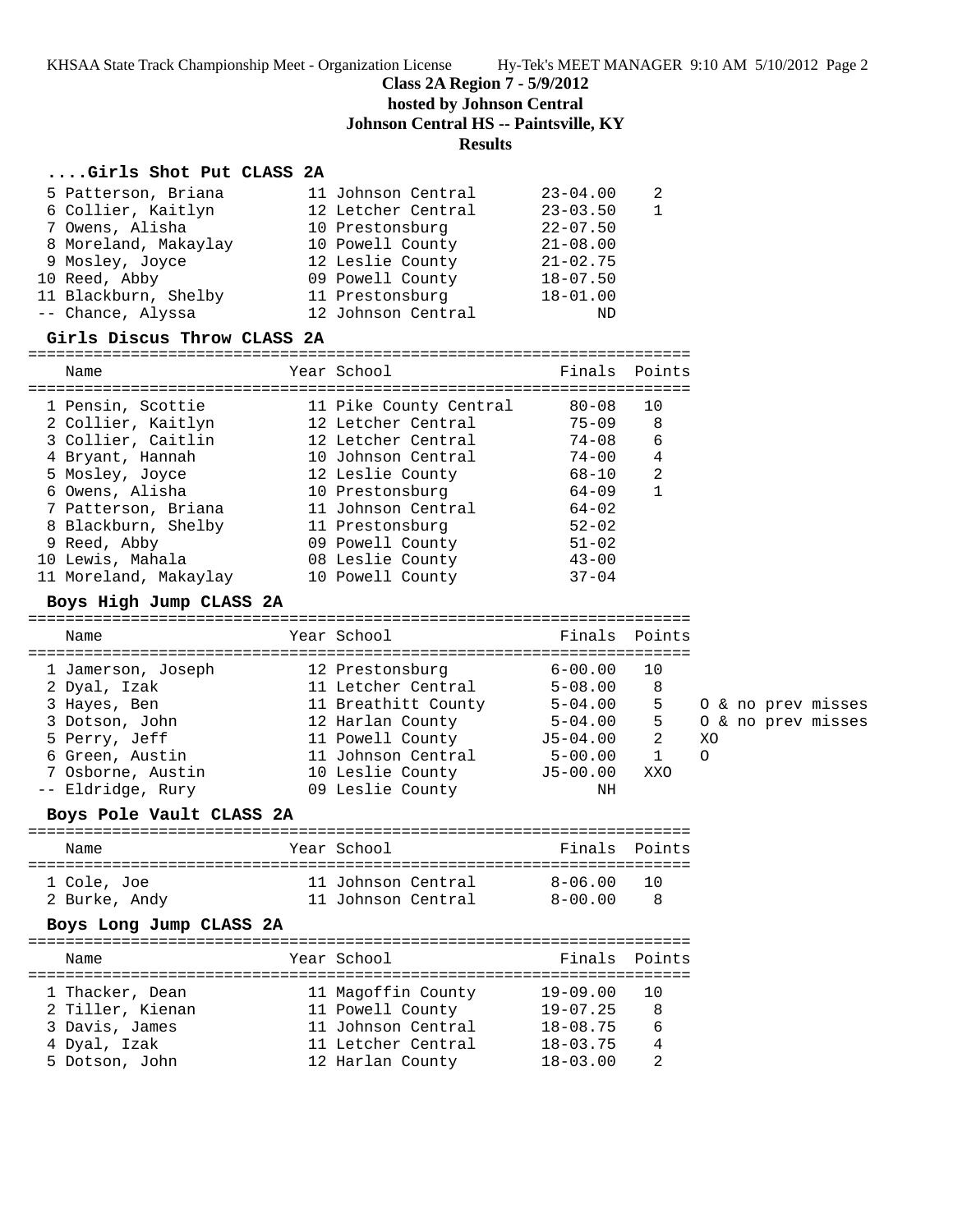KHSAA State Track Championship Meet - Organization License Hy-Tek's MEET MANAGER 9:10 AM 5/10/2012 Page 3

## **Class 2A Region 7 - 5/9/2012**

**hosted by Johnson Central**

**Johnson Central HS -- Paintsville, KY**

# **Results**

## **....Boys Long Jump CLASS 2A**

| 6 Johnson, Austin<br>7 Huff, Alex<br>8 Bray, Conner<br>9 Helton, Steven<br>10 Gayheart, Damon<br>11 Bartley, Cole<br>12 Childress, Cain                                                                                                                                                        | 10 Powell County<br>10 Leslie County<br>07 Leslie County<br>11 Magoffin County<br>12 Prestonsburg<br>10 Prestonsburg<br>10 Breathitt County                                                                                                                                                          | $17 - 05.00$<br>$17 - 03.75$<br>$14 - 06.25$<br>$13 - 09.00$<br>$13 - 00.75$<br>$11 - 08.50$<br>$11 - 03.25$                                                                                                                           | 1                                                                                                      |                                              |
|------------------------------------------------------------------------------------------------------------------------------------------------------------------------------------------------------------------------------------------------------------------------------------------------|------------------------------------------------------------------------------------------------------------------------------------------------------------------------------------------------------------------------------------------------------------------------------------------------------|----------------------------------------------------------------------------------------------------------------------------------------------------------------------------------------------------------------------------------------|--------------------------------------------------------------------------------------------------------|----------------------------------------------|
| Boys Triple Jump CLASS 2A                                                                                                                                                                                                                                                                      |                                                                                                                                                                                                                                                                                                      |                                                                                                                                                                                                                                        |                                                                                                        |                                              |
| Name                                                                                                                                                                                                                                                                                           | Year School                                                                                                                                                                                                                                                                                          | Finals Points                                                                                                                                                                                                                          |                                                                                                        |                                              |
| 1 Thacker, Dean<br>2 Miracle, Coty<br>3 Cole, Joe<br>4 Dyal, Izak<br>5 Helton, Steven<br>Boys Shot Put Wheelchair CLASS 2A                                                                                                                                                                     | 11 Magoffin County<br>11 Harlan County<br>11 Johnson Central<br>11 Letcher Central<br>11 Magoffin County                                                                                                                                                                                             | $39 - 00.00$<br>38-10.00<br>$37 - 09.00$<br>$37 - 03.50$<br>$30 - 06.00$                                                                                                                                                               | 10<br>8<br>6<br>4<br>2                                                                                 |                                              |
| Name                                                                                                                                                                                                                                                                                           | Year School                                                                                                                                                                                                                                                                                          |                                                                                                                                                                                                                                        | Finals Points                                                                                          |                                              |
| -- Patrick, Johnivan                                                                                                                                                                                                                                                                           | 11 Magoffin County X12-00.00                                                                                                                                                                                                                                                                         |                                                                                                                                                                                                                                        |                                                                                                        |                                              |
| Boys Shot Put CLASS 2A                                                                                                                                                                                                                                                                         |                                                                                                                                                                                                                                                                                                      |                                                                                                                                                                                                                                        |                                                                                                        |                                              |
| Name                                                                                                                                                                                                                                                                                           | Year School                                                                                                                                                                                                                                                                                          | Finals                                                                                                                                                                                                                                 | Points                                                                                                 |                                              |
| 1 Smith, Willie<br>2 Niece, Chris<br>3 Brock, D J<br>4 Deaton, Jared<br>5 Cook, Chris<br>6 Fields, Sidney<br>7 Watson, Brady<br>8 Spenser, Josh<br>9 Eldridge, Raliegh<br>10 Adkins, Xavier<br>11 Hensley, Ty<br>12 Mullins, Drew<br>13 Adkins, Cody<br>14 Cornett, Ricky<br>15 Goodman, Miles | 10 Letcher Central<br>10 Johnson Central<br>12 Harlan County<br>12 Perry Central<br>12 Prestonsburg<br>12 Letcher Central<br>11 Magoffin County<br>11 Powell County<br>11 Leslie County<br>11 Johnson Central<br>10 Belfry<br>09 Belfry<br>11 Magoffin County<br>09 Leslie County<br>09 Prestonsburg | $51 - 00.00$<br>$41 - 00.00$<br>$40 - 00.00$<br>$39 - 00.00$<br>J39-00.00<br>$J39-00.00$<br>$38 - 00.00$<br>$36 - 00.00$<br>$J36-00.00$<br>$35 - 00.00$<br>$33 - 00.00$<br>$32 - 00.00$<br>$29 - 00.00$<br>$J29-00.00$<br>$25 - 00.00$ | 10<br>8<br>6<br>4<br>2<br>$\mathbf{1}$<br>$36 - 00.00$<br>$35 - 00.00$<br>$28 - 00.00$<br>$27 - 00.00$ | $38 - 11.00$<br>$38 - 00.00$<br>$37 - 00.00$ |
| Boys Discus Throw CLASS 2A<br>Name                                                                                                                                                                                                                                                             | Year School                                                                                                                                                                                                                                                                                          | Finals                                                                                                                                                                                                                                 | Points                                                                                                 |                                              |
|                                                                                                                                                                                                                                                                                                |                                                                                                                                                                                                                                                                                                      |                                                                                                                                                                                                                                        |                                                                                                        |                                              |

| 1 Collins, Kain    | 12 Prestonsburg    | $108 - 00$ | 10            |
|--------------------|--------------------|------------|---------------|
| 2 Fields, Sidney   | 12 Letcher Central | $106 - 01$ | 8             |
| 3 Lemaster, Mikey  | 11 Magoffin County | $103 - 06$ | 6             |
| 4 Jamerson, Joseph | 12 Prestonsburg    | $100 - 01$ |               |
| 5 Carey, Kevin     | 10 Leslie County   | $98 - 07$  | $\mathcal{D}$ |
| 6 Helton, Steven   | 11 Magoffin County | $95 - 10$  |               |
|                    |                    |            |               |